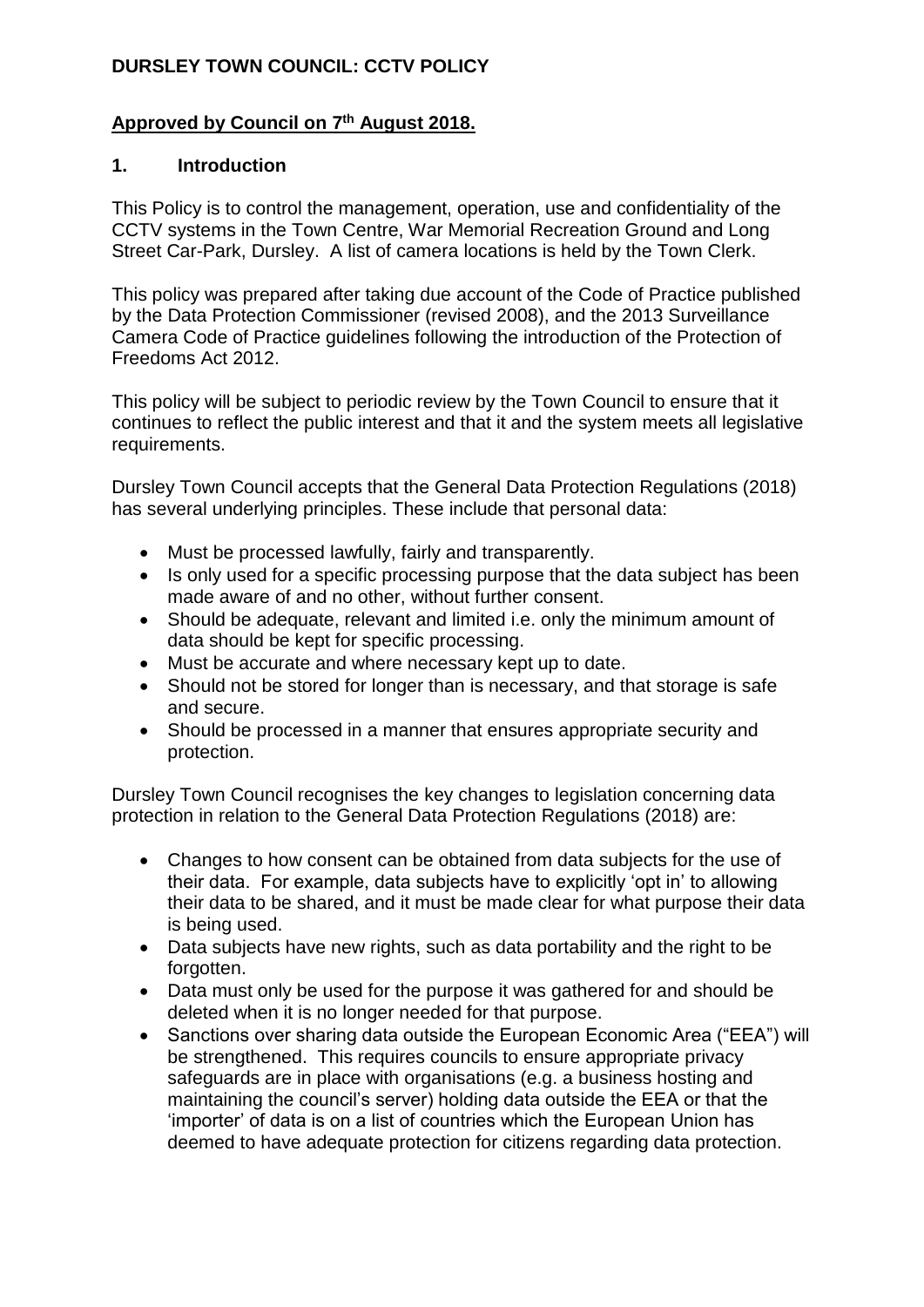# **DURSLEY TOWN COUNCIL: CCTV POLICY**

- All councillors, Town Clerk and other relevant staff must have suitable training and awareness as well as additional sources of guidance and support when required.
- Conducting Data Protection Impact Assessments (DPIAs) in order to design data privacy into any new systems and processes will often be mandatory e.g. if new technology is deployed, where there is processing on a large scale of 'sensitive personal data', or if profiling is performed which will have an impact on individuals.
- Councils and parish meetings can choose to appoint a Data Protection Officer.
- Data breaches must be reported (where this is required) to the ICO within 72 hours of the breach.
- A new principle of accountability puts the compliance burden on councils, requiring them to produce and maintain documents that demonstrate what actions have been taken to achieve compliance.

Dursley Town Council recognises the guidelines in the 2013 Home Office Code of Practice:

- Use of a surveillance camera system must always be for a specified purpose which is in pursuit of a legitimate aim and necessary to meet an identified pressing need. The use of a surveillance camera system must take into account its effect on individuals and their privacy, with regular reviews to ensure its use remains justified. (appendix A annual review)
- There must be as much transparency in the use of a surveillance camera system as possible, including a published contact point for access to information and complaints. (appendix B signage)
- There must be clear responsibility and accountability for all surveillance camera system activities including images and information collected, held and used.
- Clear rules, policies and procedures must be in place before a surveillance camera system is used, and these must be communicated to all who need to comply with them.
- No more images and information should be stored than that which is strictly required for the stated purpose of a surveillance camera system, and such images and information should be deleted once their purposes have been discharged.
- Access to retained images and information should be restricted and there must be clearly defined rules on who can gain access and for what purpose such access is granted; the disclosure of images and information should only take place when it is necessary for such a purpose or for law enforcement purposes. (access log held at Council offices)
- Surveillance camera system operators should consider any approved operational, technical and competency standards relevant to a system and its purpose and work to meet and maintain those standards.
- Surveillance camera system images and information should be subject to appropriate security measures to safeguard against unauthorised access and use. (appendix C access request)